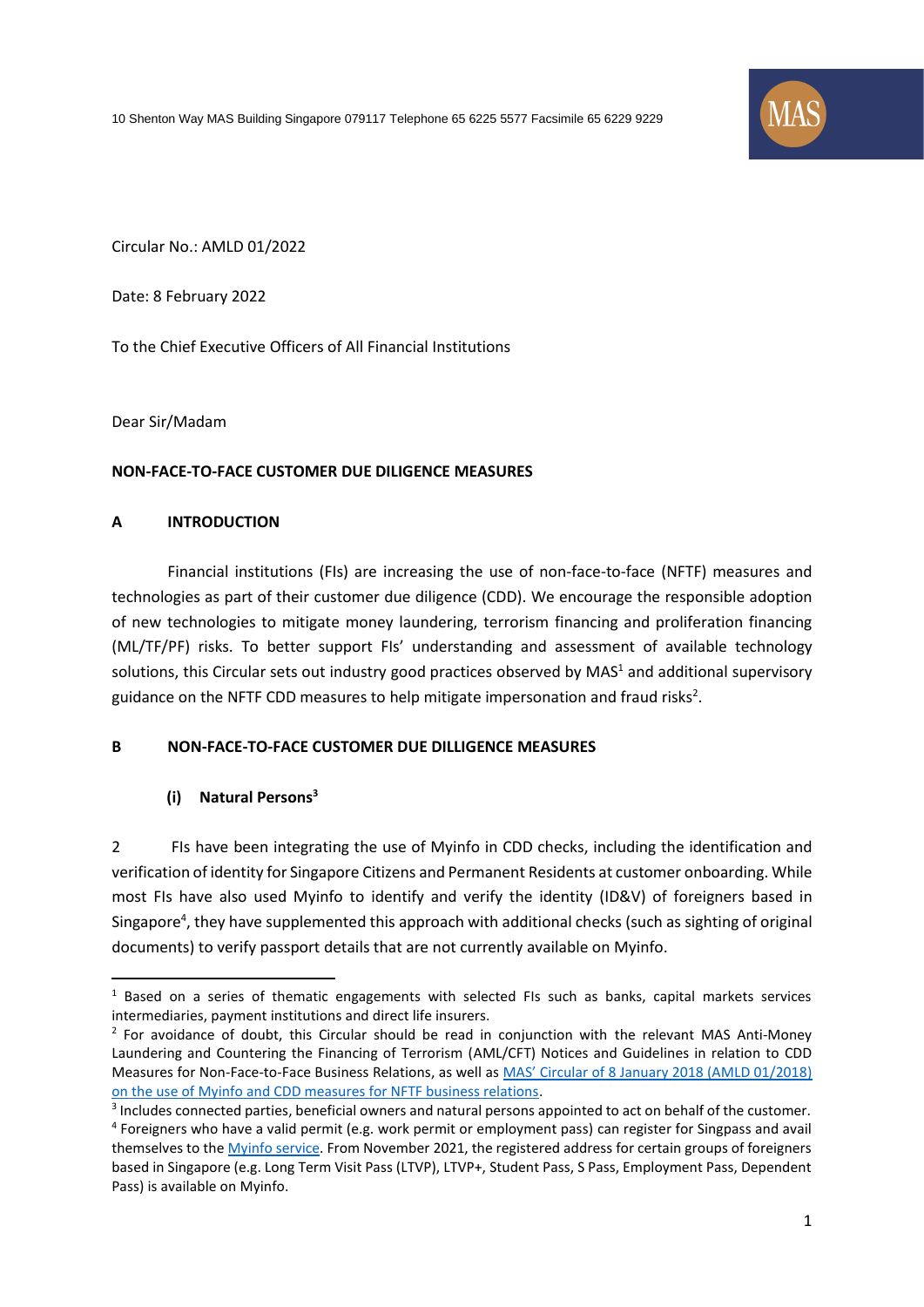3 Besides the use of Myinfo, FIs have utilised video-conferencing as a means to onboard customers instead of physical meetings. This typically entails engaging the individuals and sighting their identification (ID) documents over the video call. To mitigate the risks of fraud and impersonation, FIs should put in place appropriate controls during the video-conferencing process to verify the identity of the customer and the authenticity of the ID documents sighted via videoconferencing. In this regard, some FIs have required the use of control questions to be answered by the customer, or performed liveness<sup>5</sup> checks to detect impersonation (such as the use of a prerecorded video feed). As FIs transit to more digital means of onboarding customers, they should continue to raise staff vigilance and conduct training to enable detection of possible fraudulent or tampered ID documents. For example, some FIs have trained staff involved in the video-conferencing process to specifically look out for the requisite authentication markers on the ID documents displayed by the customer on screen.

4 Notwithstanding, the use of video-conferencing alone may not always be sufficiently adequate to detect and mitigate fraud and impersonation risks. FIs should perform additional checks via a different channel as appropriate, to complement the video-conferencing process, especially for accounts that pose higher ML/TF risks. On this front, some FIs have supplemented the videoconferencing approach with additional checks, such as verifying the customer's information against reliable and independent databases or performing a check sum digit test<sup>6</sup> to identify data validation errors in the customer's ID document.

## **(ii) Legal Persons and Legal Arrangements**

5 In general, we noted that FIs tended to use publicly available sources or databases such as company registries and annual reports to ID&V customers who are legal persons. Video-conferencing may be used to ID&V connected parties, beneficial owners and natural persons appointed to act on behalf of the customer. However, CDD documents that cannot be verified against a registry or lack the requisite authenticity markers (such as a foreign certificate of incorporation) should not be verified purely via video-conferencing. FIs should institute additional measures to verify that the soft copies of documents are genuine, such as by obtaining an original certified true copy or requiring suitably qualified persons<sup>7</sup> to use digital signatures or watermarks to certify the authenticity of the soft copies of the documents.

6 A few FIs have also started to explore the use of electronic signing (e-signing) techniques to facilitate the establishment and continuation of NFTF business relations, instead of obtaining wet ink signatures. For example, FIs are exploring the acceptance of documents that have been e-signed by directors and authorised signatories of corporate customers using GovTech's new "Sign with

<sup>&</sup>lt;sup>5</sup> Example of liveness checks manually performed by the FI's staff include requesting the customer to tilt his head in a unique sequence of different directions as prescribed by the FI's staff.

 $6$  This typically involves an algorithm test to verify the data integrity of the digits set out in the machine readable zone (MRZ) of passports.

 $<sup>7</sup>$  Examples of a suitably qualified person include a notary public, a lawyer or certified public or professional</sup> accountant.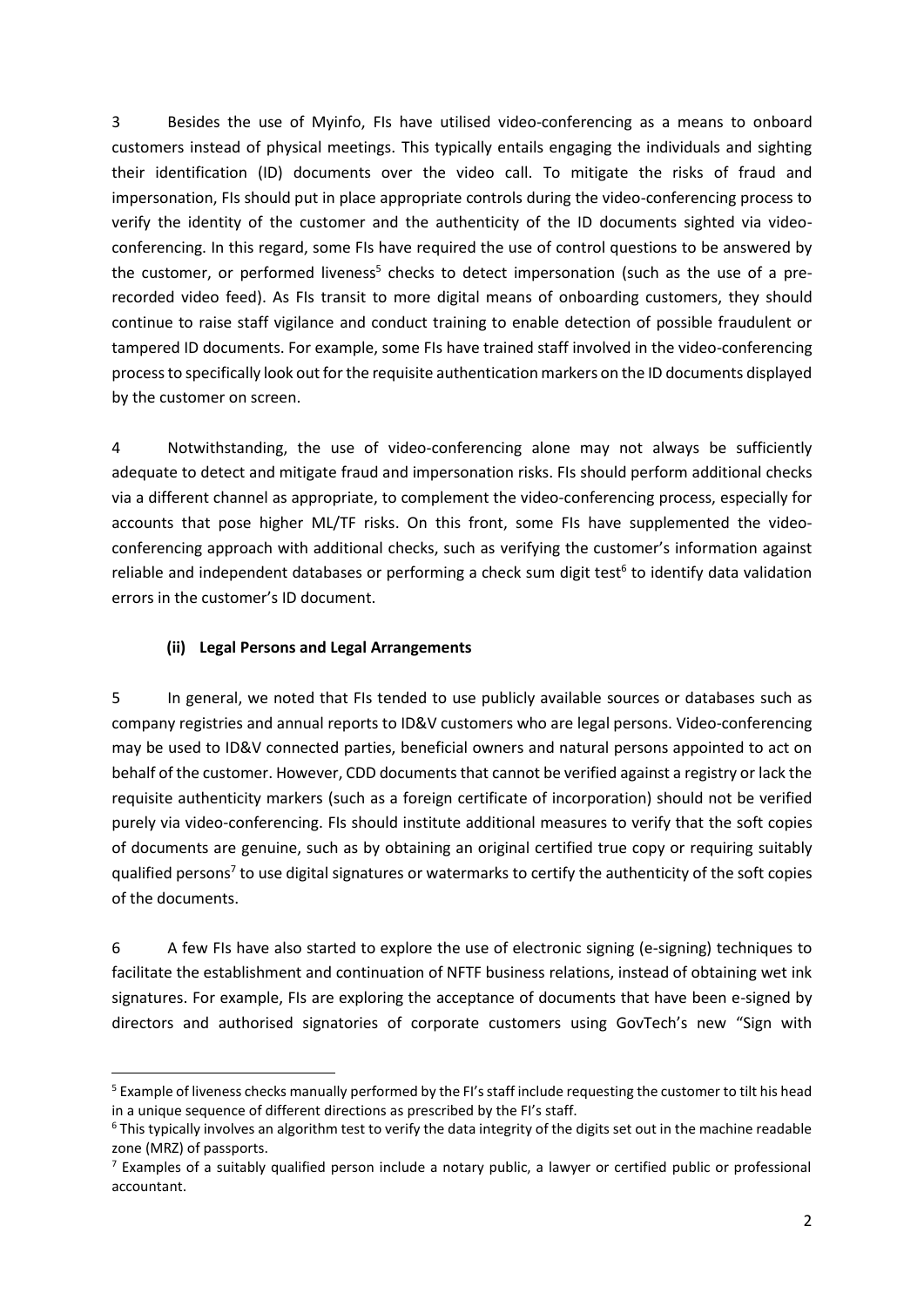Singpass"<sup>8</sup> feature, while some are using or considering the use of various vendor solutions for enabling e-signatures. The MAS Notices on the prevention of ML and countering the financing of terrorism provide for the use and retention of electronic copies of documents, subject to them being admissible as evidence in the Singapore courts. FIs should assess the robustness of processes in place to safeguard the authenticity of electronic documents and their admissibility in court<sup>9</sup>.

## **C USE OF NEW TECHNOLOGY SOLUTIONS**

7 The use of new technology solutions<sup>10</sup> (e.g. biometrics technologies, liveness detection technologies, document authenticity verification tools, etc.) has the potential to improve effectiveness and efficiency of the NFTF CDD processes as well as enhance the customer experience. FIs should regularly review such technology solutions to ensure their continued effectiveness in identifying and verifying customers remotely.

8 In general, the adoption of new technology solutions to fulfil CDD requirements appear to be more widely adopted for natural persons than legal persons and arrangements. This section elaborates on some of these new technology solutions adopted by a small but growing number of FIs to address the heightened risks of (i) impersonation and (ii) fraudulent or tampered documents in a NFTF setting.

# **(i) Risk of Impersonation**

9 Most of the solutions deployed by FIs surveyed included elements of biometrics technology, such as facial recognition, where digital algorithms are used to match the face in the ID document against that in the live video or selfie photo. Liveness detection technology that uses algorithms to analyse data collected from biometric sensors is also employed to verify if the FI is interfacing with an actual customer or a fake representation $^{11}$ .

10 These new technology solutions are either purchased from third-party solution providers or developed in-house. Several FIs are exploring "Identiface with Singpass"<sup>12</sup>, which taps on facial biometrics data available with the Singapore Government to verify the identity of the customer, without the need for FIs to collect them separately.

<sup>8</sup> <https://api.singpass.gov.sg/library/sign/business/introduction>

<sup>&</sup>lt;sup>9</sup> For instance, in Singapore's context, the admissibility of electronic records as evidence is governed by the Evidence Act (Cap 97). Section 116A of the Evidence Act contains certain presumptions which a party seeking to use electronic records as evidence in court may rely on.

 $10$  For avoidance of doubt, a technology is considered new if it is new to, or has yet to be widely adopted by, FIs in Singapore for AML/CFT purposes. Some examples are provided in section C of this Circular.

 $11$  The use of liveness detection technology enables the FI to more effectively detect spoofing attempts, as compared to a manual liveness check performed by the FI's staff. The latter may not be as effective in addressing impersonation risks, such as the case where deepfake video frames are being injected directly into the camera feed to appear like the customer is responding to instructions by the FI's staff to tilt his head etc.

<sup>12</sup> <https://api.singpass.gov.sg/library/identiface/business/introduction>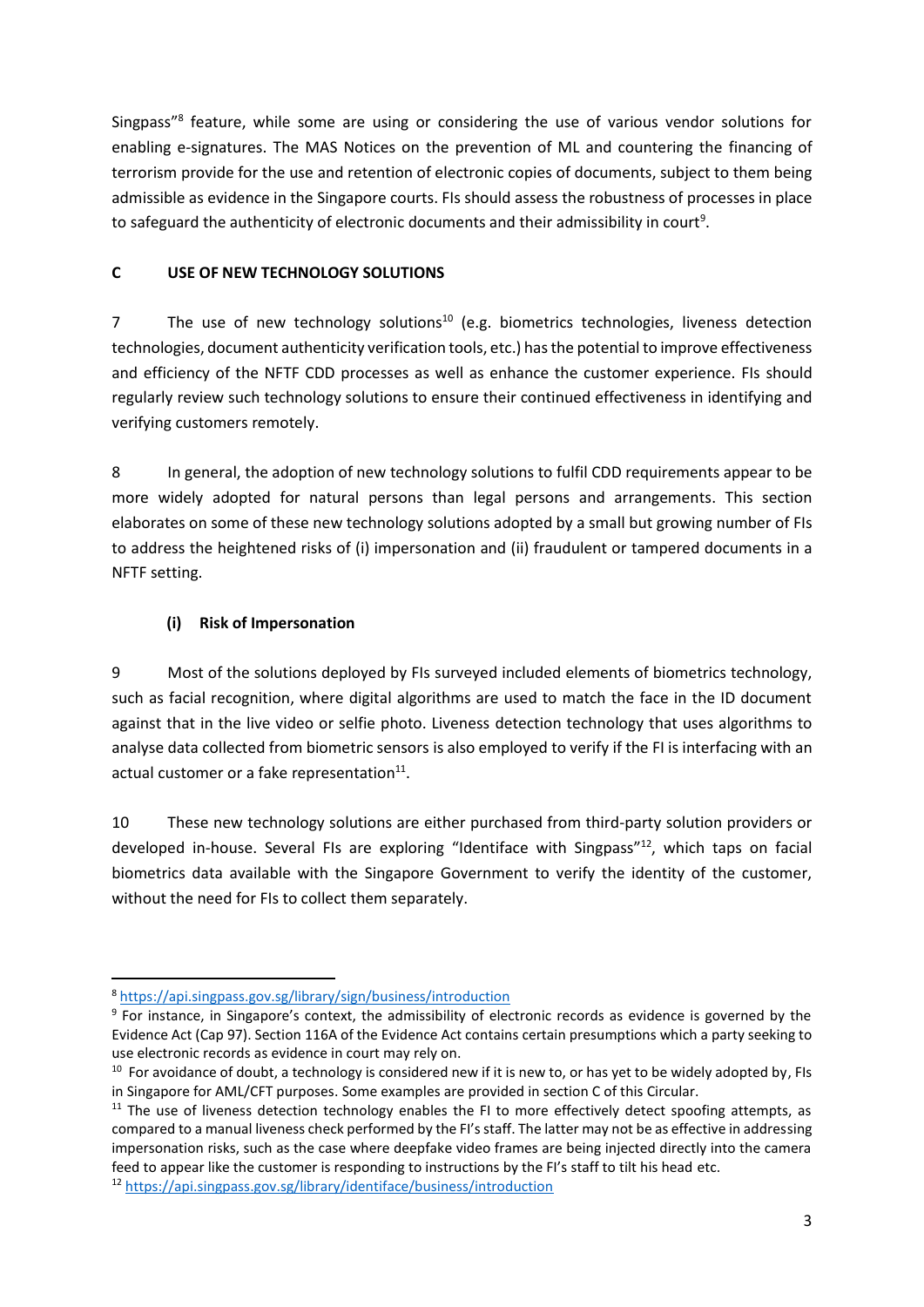### **(ii) Risk of Fraudulent or Tampered Documents**

11 A number of FIs reported the use of in-house or third-party ID document authenticity verification tools to detect fraudulent or tampered ID documents. This includes capturing unique security features embedded in the customer's ID document and verifying them against databases through the use of Application Programming Interfaces (APIs). Data validation<sup>13</sup> and data consistency<sup>14</sup> checks are also performed in addition to checks against police records, to ascertain if the ID document has been stolen, lost or compromised.

12 To ensure that these new technology solutions are fit-for-purpose, FIs should conduct an internal assessment of the effectiveness of the solutions in mitigating impersonation and fraud risks prior to implementing them. FIs should not solely rely on external quality assurance standards of the technology service providers to arrive at their conclusion, but should perform their own assessments. The FI's assessment of technology solutions should be approved by Board and Senior Management. On an ongoing basis, FIs should also monitor the robustness of their technology solutions to ensure that the solutions continue to remain effective in mitigating impersonation and fraud risks. Guidance on the assessments of new technology solutions is provided in the **[Annex](#page-5-0)**.

### **D ENHANCING INTERNAL CONTROLS**

13 The use of new technology solutions has the potential to improve onboarding efficiency and mitigate risks associated with NFTF onboarding. Notwithstanding, technology solutions are not immune to failures and can still be exploited by criminals. For example, there may be instances where the Optical Character Recognition technology may not be able to correctly recognise text on lowquality images or documents with physical labels added onto them. When verification by the new technology solution fails, corrective action is required. As such, it is important for FIs to establish appropriate metrics to monitor the performance of the technology solutions employed and take timely intervention measures where there are issues observed.

14 To address the residual risks with the use of new technology solutions, FIs have put in place additional controls, such as requiring the customer to make an initial deposit into the account with the FI from funds held by the customer in a bank account in Singapore<sup>15</sup> or performing a call-back to the customer using a telephone number that can be independently verified.

15 MAS expects the Board and senior management of FIs to maintain effective oversight of the management of ML/TF risks and AML/CFT controls. In particular, FIs should put in place effective

<sup>&</sup>lt;sup>13</sup> This includes verifying whether algorithmically-validatable elements e.g. document numbers in the MRZ of the ID document are accurate.

<sup>&</sup>lt;sup>14</sup> This includes verifying whether data represented in multiple places on the ID document e.g. MRZ lines and Optical Character Recognition-extracted text on the ID document are consistent.

<sup>&</sup>lt;sup>15</sup> Some FIs have extended this to funds held by the customer in an account with a foreign bank subject to, and supervised for compliance with AML/CFT requirements consistent with the standards set by the Financial Action Task Force (FATF). Where this is the case, FIs should perform adequate risk assessment to assess the ML/TF risks associated with the jurisdiction, to ensure that it is within the FI's risk appetite to do so.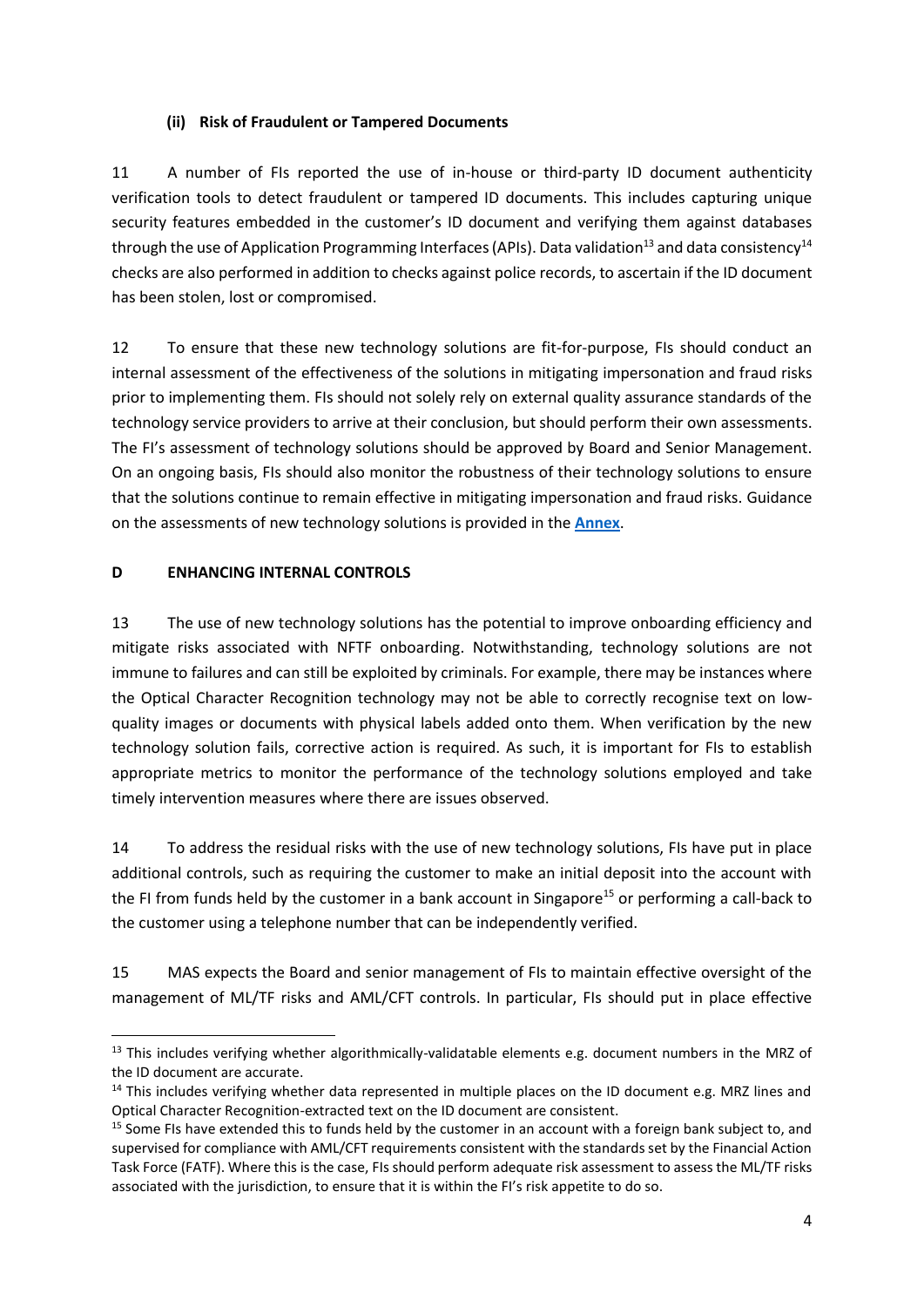mitigating controls to address the heightened impersonation and fraud risks where customers are onboarded remotely. It is also imperative that FIs properly establish clear accountability for the effectiveness of NFTF CDD processes and technology solutions to manage these risks.

16 A number of FIs have raised queries on the adoption of NFTF CDD measures that may be of relevance to the wider industry. Our responses to these frequently asked questions are in the **[Annex](#page-5-0)** to this Circular.

Yours faithfully

(Sent via MASNET)

VALERIE TAY EXECUTIVE DIRECTOR ANTI-MONEY LAUNDERING DEPARTMENT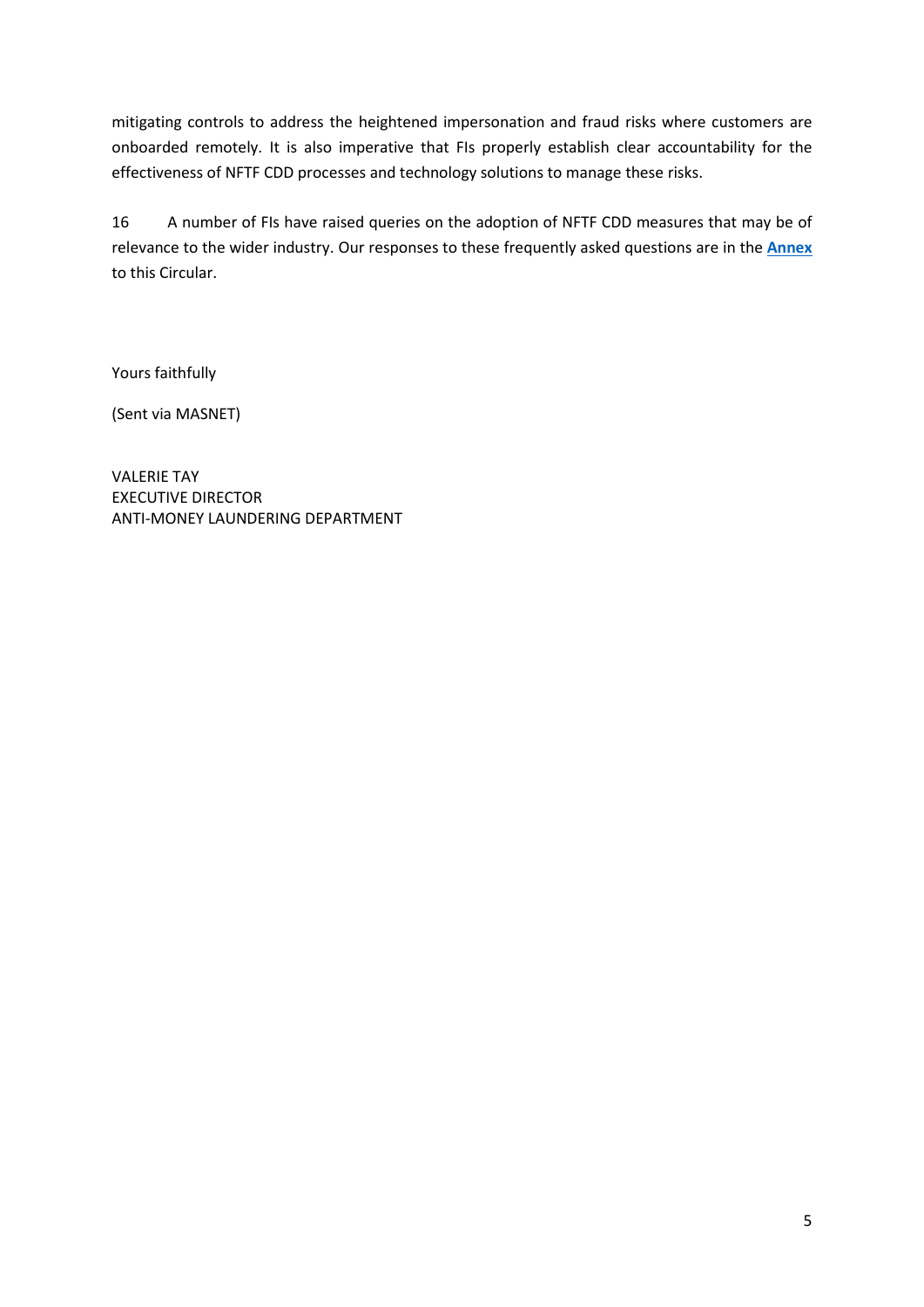## <span id="page-5-0"></span>**Annex: FAQs on the Adoption of NFTF CDD Measures**

### **A. Use of Video-Conferencing (VC) to establish NFTF business relations**

# **A1. Where VC is used to establish NFTF business relations, would the FI need to conduct additional checks or would the sole use of VC suffice?**

As outlined in MAS' Circular No. AMLD 01/2018 dated 8 January 2018, FIs may hold real-time VC that is comparable to face-to-face communication, in establishing NFTF business relations. In using this approach, FIs should put in place appropriate controls during the VC process, to verify the identity of the customer and the authenticity of the ID documents sighted via VC. Some examples of such controls that are put in place during the VC process are set out in paragraph 3 of this Circular.

To mitigate the risks of impersonation and fraud, FIs should also perform additional checks, as appropriate, to complement the VC process. The Guidelines to MAS' Notices on prevention of ML and countering the financing of terrorism provide some examples of these additional checks. Other examples are also set out in paragraph 4 of this Circular.

FIs are encouraged to adopt new technology solutions (e.g. biometrics technologies, liveness checks, document authenticity verification tools, etc.) that complement the use of VC, to more effectively ID&V customers remotely.

# **A2. Would the use of VC to sight the original CDD documents suffice, or would the FI still be required to obtain a Certified True Copy (CTC) of the documents from the customer?**

Where the FI has sighted an original ID document via VC and is satisfied that the ID document sighted is consistent with the soft copy furnished by the customer, the FI would not need to obtain a CTC of the ID document. Please note that the supervisory expectations on the use of VC (as set out in A1 above) would continue to apply.

For the avoidance of doubt, CDD documents that cannot be verified against a registry or lack the requisite authenticity markers (e.g. a foreign certificate of incorporation that cannot be verified against a company registry) should not be verified via VC alone. FIs should conduct additional checks to verify that the soft copy is genuine, such as obtaining an original CTC<sup>16</sup>, or requiring suitably qualified persons to use digital signatures or watermarks to certify the authenticity of the soft copy.

<sup>&</sup>lt;sup>16</sup> Identification documents of customers, authorised signatories and beneficial owners should be certified by parties independent of the customer. For "connected parties" as defined in the Notices on Prevention of Money Laundering and Countering the Financing of Terrorism, where only identification is required, and verification is risk-based, the CTC could be done by internal parties of the customer, such as company secretary, in-house lawyer, or director (although a director cannot CTC his own ID document).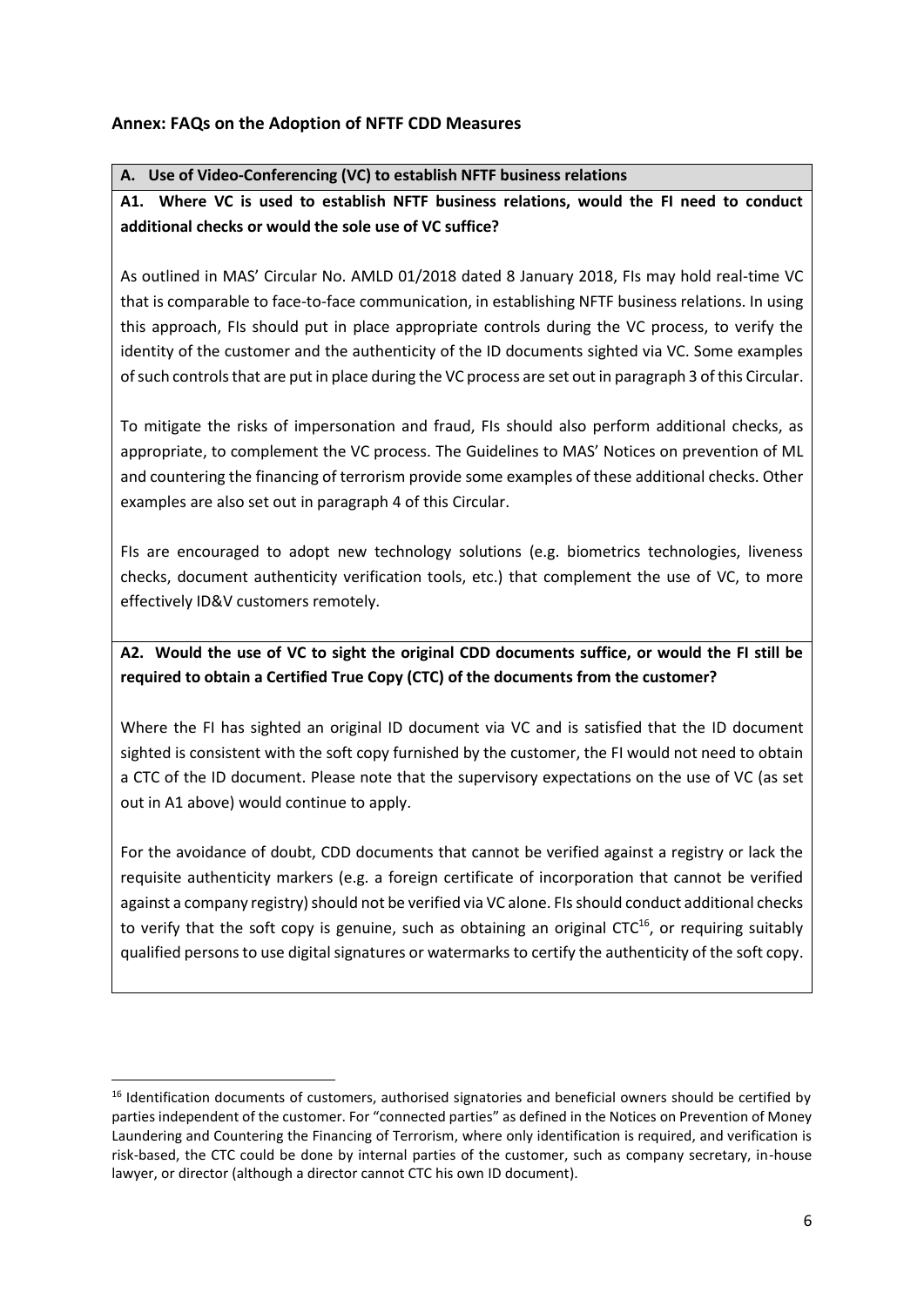### **B. CTC documents**

# **B1. Can soft copies of CTC documents be accepted, or would the FI need to obtain the original hard copy CTC documents?**

Scanned copies of CTC documents may be accepted, provided the FI puts in place measures to detect possible fraudulent or tampered documents. This could include, but are not limited to, (i) sighting the original document via VC with the appropriate controls in place (see A1 and A2 above), in addition to obtaining a scanned copy of the CTC document, or (ii) performing an independent call-back to the certifier, to verify the authenticity of the certification provided.

In the longer term, FIs are encouraged to adopt new technology solutions and digital signatures or watermarks to verify the authenticity of soft copy documents.

#### **C. Assessment of New Technology Solutions**

**C1. How should the assessment of the new technology solution be conducted, and what should be included in the scope of such assessments?**

(i) Prior to implementing the technology solution, the FI should conduct an internal assessment<sup>17</sup> of the effectiveness of the technology solution in mitigating impersonation and fraud risks. The FI's assessment should be approved by Board and Senior Management.

Some non-exhaustive areas that FIs may cover in this assessment include:

- Understand functionalities of the technology solution;
- Evaluate effectiveness in risk mitigation including testing functionalities and assessing reliability of underlying databases used;
- Evaluate residual risks and put in place appropriate risk mitigation measures.
- (ii) At the first-year mark after implementation, a once-off independent assessment by a suitably qualified professional<sup>18</sup> should be performed to certify the effectiveness of the new technology solution in managing impersonation and fraud risks. This has been conveyed in MAS' Circular No. AMLD 01/2018 dated 8 January 2018.

Some non-exhaustive areas that FIs may cover in this assessment include:

• Review the policies and procedures, including guidance and training provided to staff, on the use of the new technology solution to perform NFTF CDD;

<sup>&</sup>lt;sup>17</sup> This can be conducted in-house by the FI's control function (e.g. Internal Audit or Compliance). Where the FI does not have the relevant capabilities or expertise to do so, the assessment should be done by an independent third party (e.g. External Auditor or qualified consultant).

<sup>&</sup>lt;sup>18</sup> Any suitably qualified professional may perform the independent assessment of new technology solutions for NFTF verification. This can include the FI's Internal Audit (IA) function, where the IA has the necessary expertise to do so. FIs may also engage an External Auditor or independent qualified consultant to conduct the assessment and certification of the effectiveness of the new solution in managing impersonation and fraud risks.